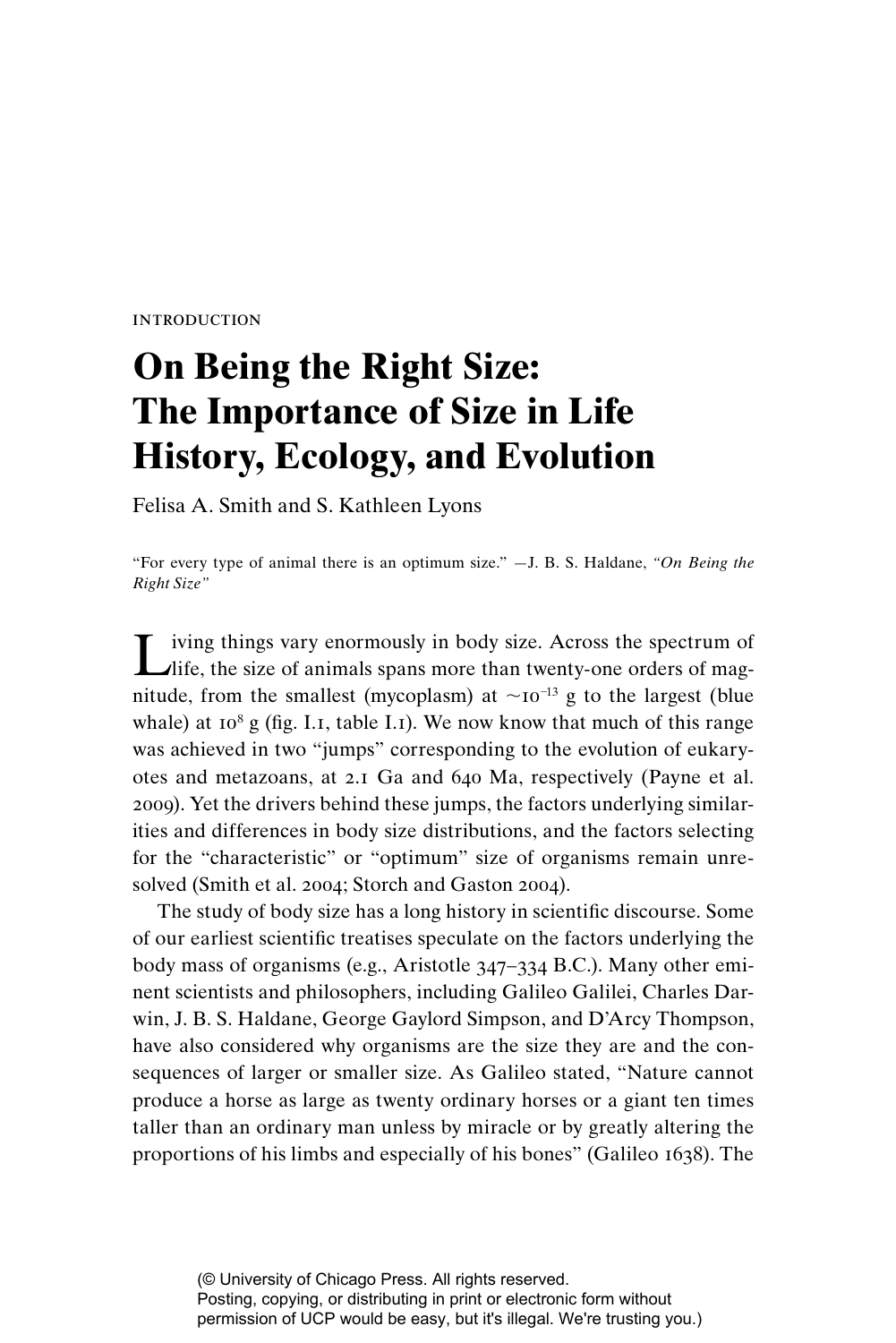

FIGURE I.I. Factors influencing the minimum and maximum size of mammals. Note that the minimum size of ∼1.8 g is represented by both volant and nonvolant mammals; aquatic mammals have a much larger minimum body size, which appears to be set by the thermoregulatory demands of living in an aquatic environment (see text). The largest terrestrial mammal, *Indricotherium*, reached masses reportedly in excess of 12–15 tons. Interestingly, this is about an order of magnitude smaller than the largest terrestrial dinosaurs and could ref ect a difference between endothermic and exothermic animals if resources limit size in terrestrial environments.

fascination with body size stems not only from the ability to clearly characterize it, but also from the fact that it so clearly matters.

Over the past few decades, considerable research has gone into understanding the physiological consequences of being a certain size. This was inspired in part by the almost concurrent publication of three seminal books on body size in the mid-1980s: Peters (1983), Calder (1984), and Schmidt-Nielsen (1984). Thanks to these and other works (e.g., Kleiber 1932), we now know just how many fundamental physiological, ecological, and evolutionary factors scale allometrically (i.e.,  $y = x^b$ , where  $y =$ represents some organismal trait, *x* represents body mass and *b*, an exponent that is generally less than 1) with mass. These include fecundity, energetic requirements, diet, territory and home range size, longevity, and even extinction rates (Bourliere 1975; Niklas 1994).

There has also been a recent and exciting development of mechanistic mathematical models, rooted in specific aspects of individual anatomy and physiology. These models attempt to bridge the gap between body size patterns that are present across differing temporal and spatial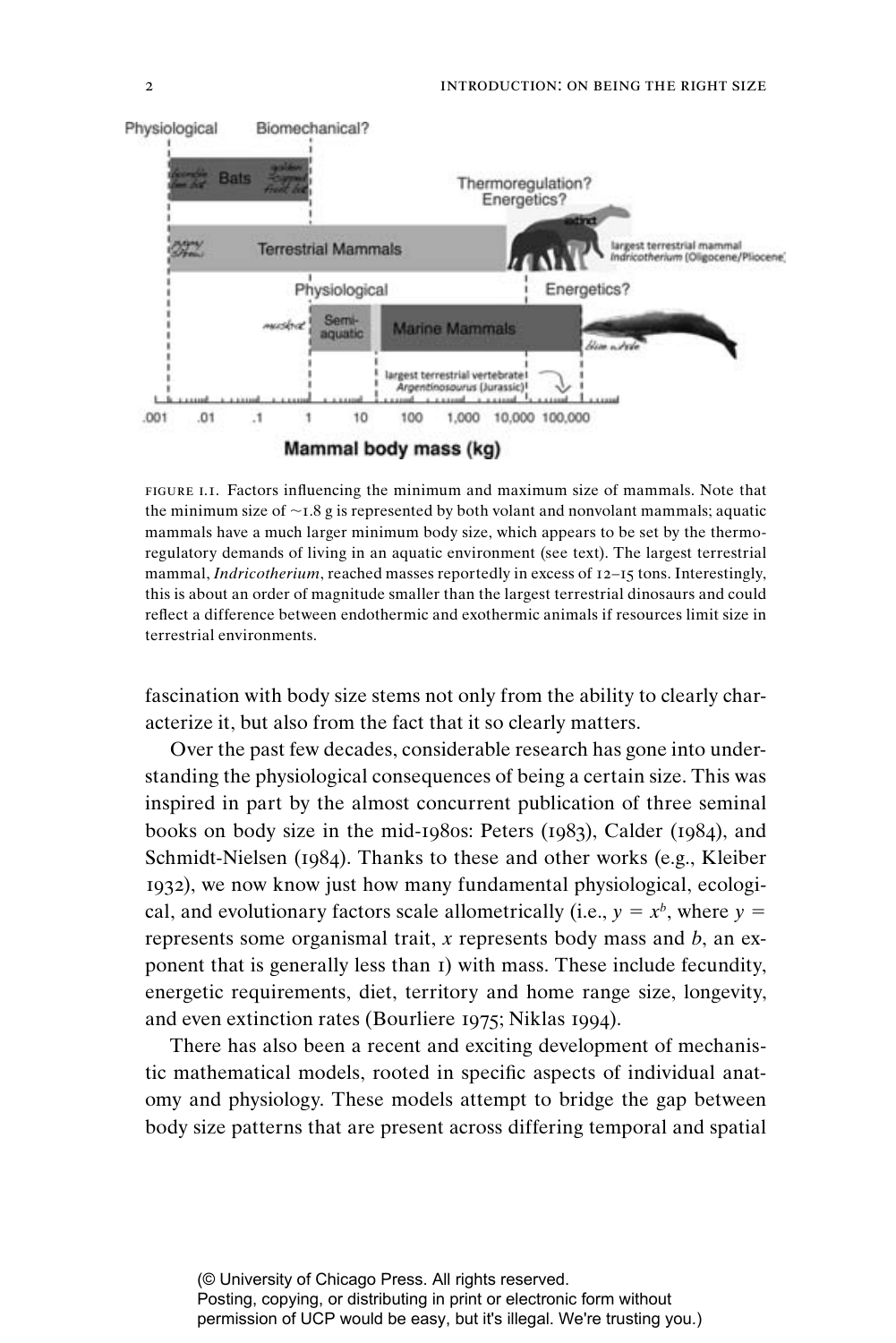## table I.1 **The Range of Body Size of Various Taxa**

| Taxon                                         | Smallest                                             |                      | Largest                                            |                               | Range of Size            |
|-----------------------------------------------|------------------------------------------------------|----------------------|----------------------------------------------------|-------------------------------|--------------------------|
|                                               | Organism                                             | Size                 | Organism                                           | Size                          | (Orders of<br>Magnitude) |
| Class Mammalia (aquatic)                      | Enhydra lutris (sea otter)                           | $\sim$ 27 kg         | Balaenoptera musculus (blue<br>whale)              | $\sim$ 180 tons               | $8$ (mass)               |
| Class Mammalia<br>(terrestrial)               | Suncus etruscus (pygmy shrew)                        | $\sim$ 1.8 g         | Indricotherium transouralicum<br>(extinct)         | $12-15$ tons                  | $7$ (mass)               |
| Class Reptilia (marine)                       | Keichousaurus                                        | $0.454$ kg           | Hainosaurus                                        | $\sim$ 15 m, $\sim$ 15 tons   | $4$ (mass)               |
| Class Reptilia (terrestrial;<br>nondinosaurs) | Spaerodactylus ariasae (gecko)                       | $16 \text{ mm}$      | Sarcosuchus imperator (extinct)                    | $\sim$ 12 m, $\sim$ 13.6 tons | 3 (length)               |
| Class Reptilia (turtles)                      | Homopus signatus (speckled<br>padloper tortoise)     | 8 cm                 | Archelon ischyros (extinct)                        | 4.84 m, 2200 kg               | $2$ (length)             |
| Class Reptilia (dinosaurs)                    | Archiornis                                           | 34 cm, 110 g         | Argentiosaurus (extinct)                           | $\sim$ 80-90 tons             | $6$ (mass)               |
| <b>Class Aves</b>                             | Mellisuga helenae (bee<br>hummingbird)               | 6.2 cm, $\sim$ 1.8 g | Struthio camelus (North African<br>ostrich)        | $\sim$ 2.75m, $\sim$ 156 kg   | $2$ (length)             |
| Class Amphibia (frogs)                        | Eleutherodactylus Iberia<br>(Monte Iberia eleuth)    | $\sim$ 9.8 mm        | Conraua goliath (goliath frog)                     | $\sim$ 32 cm, 3.3 kg          | $\sim$ 2 (length)        |
| Superclass Osteichthyes                       | Paedocypris progenetica                              | $\sim$ 7.9 mm long   | Rhincodon typus (whale shark)                      | $12.6 \text{ m}$ long         | 4 (length)               |
| Class Amphibia (all)                          | Brachycephalus didactylus<br>(Brazilian golden frog) | $9.8 \text{ mm}$     | Prionosuchus (extinct)                             | 9 <sub>m</sub>                | 3 (length)               |
| Class Bivalvia                                | Sphaeriidae                                          | $0.2 \text{ mm}$     | Platyceramus platinus (extinct)                    | 3 <sub>m</sub>                | 4 (length)               |
| Class Gastropoda                              | Ammonicera rota                                      | $0.05$ cm            | Syrinx aruanus                                     | 91 cm, 18 kg                  | 3 (length)               |
| Class Cephalopoda                             | Idiosepius notoides (pygmy<br>squid)                 | $7 \text{ mm}$       | Mesonychoteuthis hamiltoni<br>(colossal squid)     | 13 m, 494 kg                  | 4 (length)               |
| Class Trilobita                               | Ctenophyge ceciliae (extinct)                        | $3 \text{ mm}$       | Isotelus rex (extinct)                             | 720 mm                        | 3 (length)               |
| Division Angiospermae                         | Salix herbacea (dwarf willow)                        | $1-6$ cm tall        | Sequoiadendron giganteum (giant<br>sequoia)        | 83.8 m tall                   | 3 (length)               |
| Class Arachnida                               | Patu marplesi (Samoan moss<br>spider)                | $0.3 \text{ mm}$     | Theraphosa blondi (goliath bird-<br>eating spider) | 28 cm, 170 g                  | 4 (length)               |
| Class Insecta                                 | Nanosella fungi (feather-<br>winged beetle)          | $0.25$ mm            | Goliathus goliatus (goliath beetle)                | $>110$ mm                     | 3 (length)               |
| Domain Bacteria                               | Mycoplasma genitalium                                | $\sim$ 200 nm        | Epulopiscium fishelsoni                            | $0.7$ mm                      | $5$ (length)             |

*Note*: Mass scales as the cube of length for roughly cylindrical organisms. Thus, a difference of one order of magnitude in length is approximately equal to a three-order difference in mass.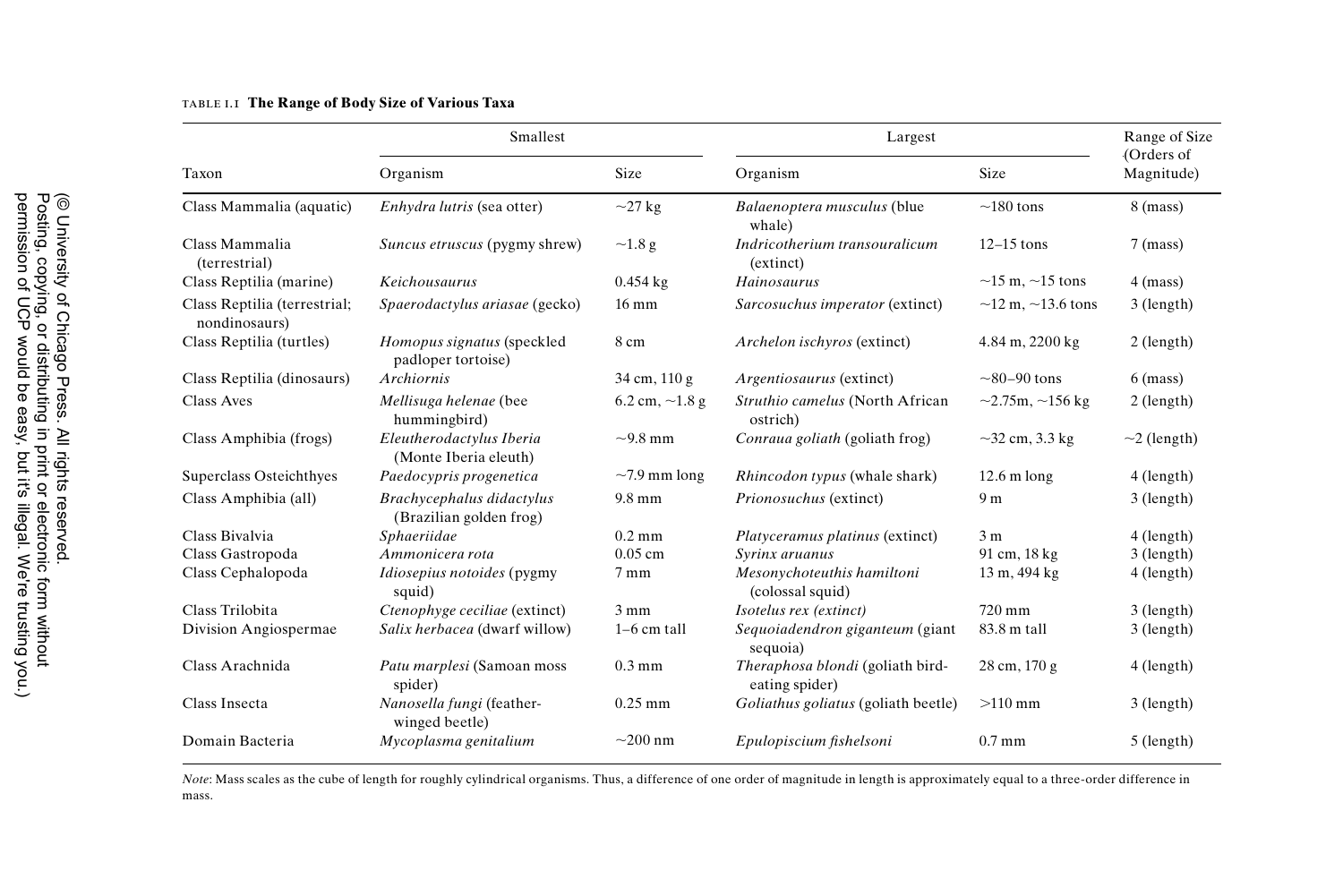scales and have shown that animals and plants share many similar allometric scaling relationships (e.g., Brown et al. 1993; West et al. 1997; Enquist et al. 1998; Maurer 1998; West et al. 1999). This is an important insight, as it suggests that across diverse groups of organisms (i.e., plants and animals) body size distributions may in fact not only be similar but also predictable. Yet how the complex and dynamic interactions among intrinsic structure and function, environment, and historical and/or phylogenetic evolution result in particular body sizes remains unclear.

Paleontologists, ecologists, and comparative evolutionary biologists have also extensively studied body size. The detailed analysis of size patterns has lead to the formation of several well-supported large-scale biogeographic and temporal "rules," such as Bergmann's, Cope's, and Foster's rules, and the plant self-thinning law (Bergmann 1847; Cope 1887; Yoda et al. 1963; Foster 1964). Just how pervasive these spatial and temporal phenomena are, however, is still the subject of considerable debate (Weller 1987; Lonsdale 1990; Jablonski 1997; Alroy 1998). With few exceptions (e.g., Brown and Maurer 1986; Jablonski 1993; Brown 1995; Jablonski and Raup 1995; Smith et al. 1995; Smith and Betancourt 1998) biogeographic and temporal patterns have been studied separately, with ecologists focusing on the former, and paleoecologists on the latter (e.g., Cope 1887; Mayr 1956; Stanley 1973; MacFadden 1987; Damuth and MacFadden 1990, and references therein; Morgan et al. 1995; Hadly 1997; Jablonski 1997; Alroy 1998; Enquist et al. 1998). Likewise, although comparative biologists have made admirable progress examining trait evolution in contemporary taxa (e.g., Harvey and Purvis 1991; Purvis and Harvey 1997; Bininda-Emonds et al. 2001), they have had difficulty linking ecological processes with evolutionary ones and often ignore the fossil record. There is little integration across the divergent scales studied by ecologists, comparative evolutionary biologists, and paleoecologists, and limited attempts have been made to span taxonomic or other boundaries.

To some extent, these issues have stemmed at least partially from difficulties in assembling appropriate data. Several earlier studies investigated the influence of environmental conditions and evolutionary constraints on size, for example, but were limited in geographic or taxonomic scope (Hutchinson and MacArthur 1959; May 1978, 1986; Brown and Nicoletto 1991; Pagel 1999; but see Alroy 1998; Harvey 2000; Blackburn and Gaston 2001). Other authors compared body size and/or life history traits across continents but focused on particular orders where data were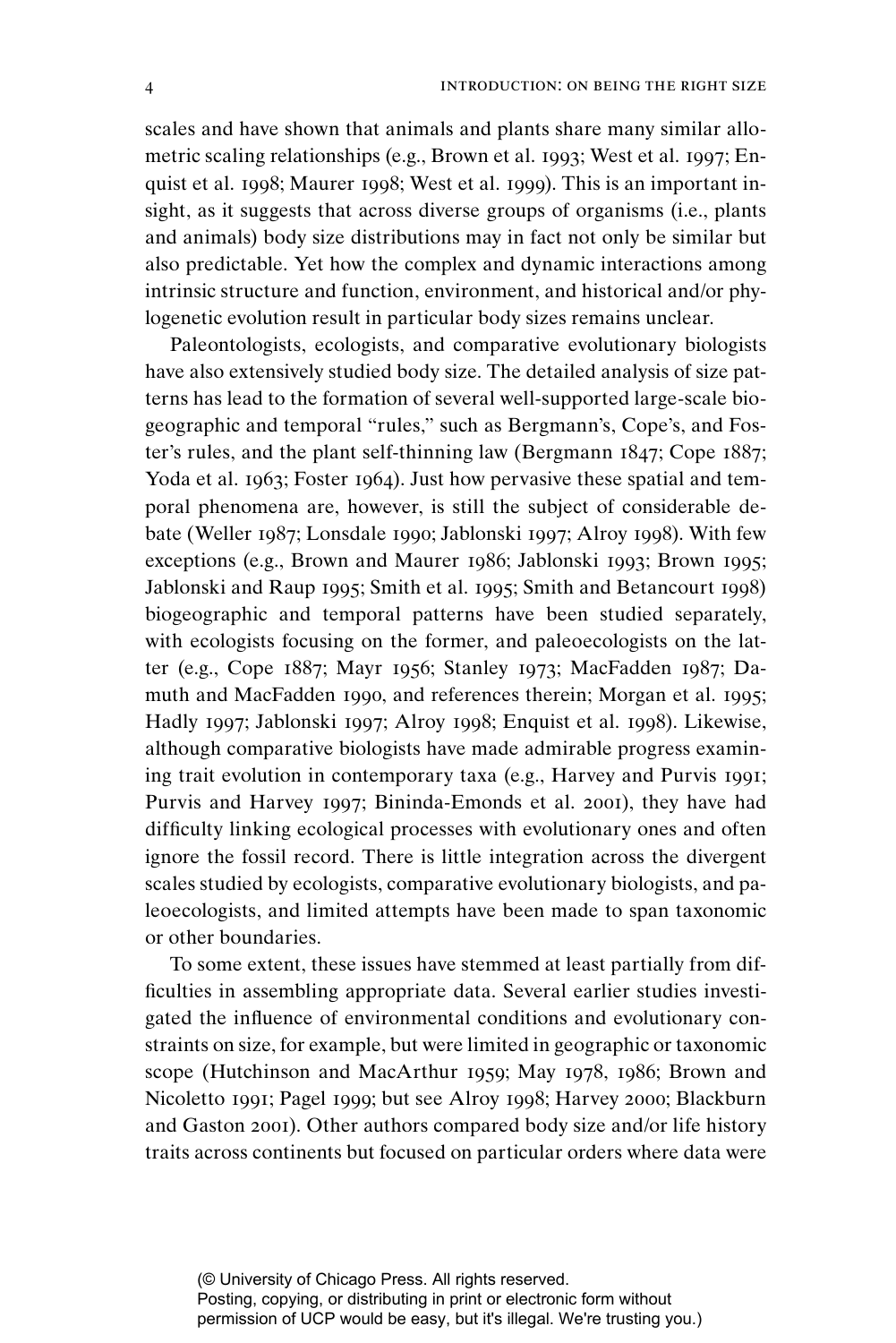available, utilized a subset of taxa, or conducted analyses at the generic or familial level (e.g., Read and Harvey 1989; Maurer et al. 1992; Kappeler and Heymann 1996). In particular, the impact of phylogeny on the pattern and similarity of body size remains underexplored, especially across different taxa and scales. Methods for exploring the phylogenetic signal in traits, however, are becoming more robust (e.g., Freckleton et al. 2002; Blomberg et al. 2003) and a number of synthetic datasets have become available (e.g., Smith et al. 2003, among others; Jones et al. 2009).

Thus, there are a number of profoundly important questions that remain unaddressed by any subdiscipline of biology. First, how do the complex interactions between organic structure and function, environment, and historical and/or phylogenetic evolution engender particular body sizes, and, second, how do these interactions evoke the apparently remarkably consistent body size patterns seen across taxa, space, and time? A potentially powerful hypothesis is that size frequency distributions are similarly skewed to the right or to the left because the organisms contributing to these distributions share similar trophic or life history traits despite their other phyletic differences. Do organisms of similar size demonstrate similarities in life history traits? If so, what are the relative contributions of phylogenetic autocorrelation, environmental factors, and architectural limitations? Do spatially averaged distributions have a different form from those of temporally averaged distributions? Do emergent statistical patterns also exist across time, and if so, how consistent have they been over time? How similar are body size patterns across plant and animals species? How do these important factors interact for different taxa? Do certain sizes make clades more likely to speciate by either decreasing the chances of extinction or increasing the likelihood of speciation? Several studies have examined the influence of body size in influencing species richness (e.g., Dial and Marzluff 1988; Gittleman and Purvis 1998; Orme et al. 2002), but more comprehensive tests across different lineages are required. Last, what are the mode and tempo of body size change through evolutionary and ecological time, and across different taxa?

All of the papers here take a macroecological approach to examine the patterns and underlying causal mechanisms of body size. That is, they emphasize description and explanation of the emergent statistical properties of large numbers of ecological "particles," be they individuals, populations, or species (Brown 1995). This is not surprising: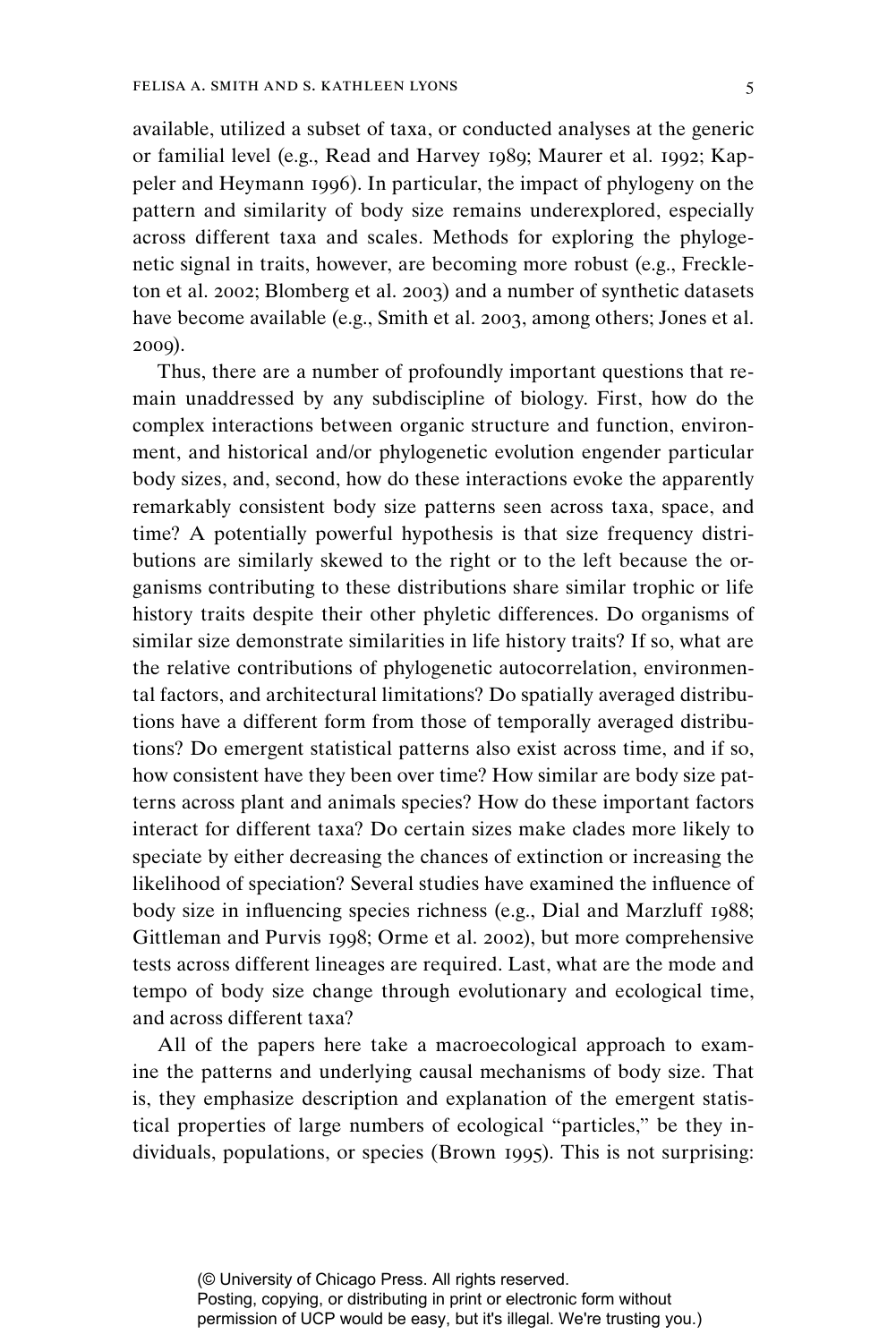body size has been a key variable for many macroecological studies. Indeed, the use of a macroecological approach is increasingly common when addressing fundamental questions in ecology and paleoecology at large spatial and temporal scales (Smith et al. 2008). The book is divided into two parts: "Body Size Patterns across Space and Time" and "Mechanisms and Consequences Underlying Body Size Distributional Patterns." Within each section, we have included papers reflecting different taxonomic, hierarchical, and/or scientific perspectives.

While our volume does not provide answers to all the intriguing questions raised by the past few decades of research on body size, it does address many of these issues. For example, several papers (e.g., those by Gaston and Chown; Nekola et al.; Maurer; Lyons and Smith; Ernest; and Maurer and Marquet) deal with the fundamental interactions between body size and population, community, and/or ecosystem structure and function. Others explore the role of life history (Safi et al.; Brown et al.) or modes of life (Smith et al.) in patterns of body size. Divergent scientific perspectives are presented, including explicit phylogenetic or taxonomic (Gaston and Chown; Maurer; Saf et al.; Smith et al.), theoretical (Brown et al.) and paleoecological approaches (Lyons and Smith). By compiling these contributions in one volume, we have attempted to highlight some of the patterns common across spatial, temporal, and/or taxonomic scales. However, despite the recent resurgence of interest in understanding and explaining emergent patterns of body size at varying scales, there is still no consensus on the drivers or triggers underlying these processes. We hope this volume will help inspire new research on some of these big, important, and still unanswered questions.

## **References**

- Alroy, J. 1998. "Cope's rule and the dynamics of body mass evolution in North American fossil mammals." *Science* 280 (5364): 731–734.
- Aristotle. 347–334 B.C. *De partibus animalium*. In *The complete works of Aristotle*, edited by J. Barnes, translated by L. Dittmeyer (1907; rev. ed., Princeton: Pinceton University Press, 1984).
- Bergmann, C. 1847. "Ueber die Verhältnisse der Wärmeökonomie der Thiere zu ihrer Grösse." *Göttinger Studien* 3:595–708.
- Bininda-Emonds, O. R. P., J. L. Gittleman, and C. K. Kelly. 2001. "Flippers versus feet: Comparative trends in aquatic and non-aquatic carnivores." *Journal of Animal Ecology* 70:386–400.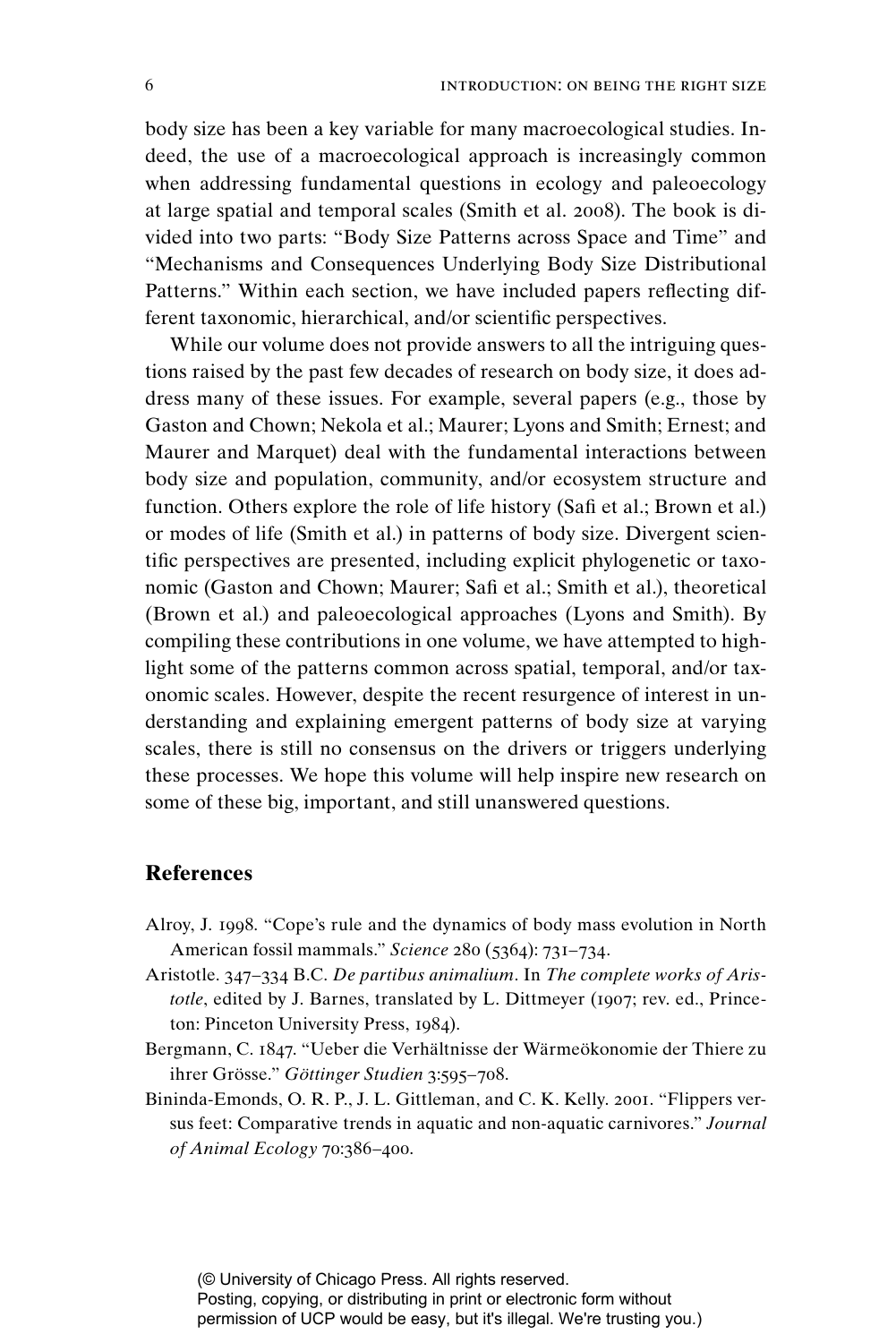- Blackburn, T. M., and K. J. Gaston. 2001. "Local avian assemblages as random draws from regional pools." *Ecography* 24 (1): 50–58.
- Blomberg, S. P., T. Garland, and A. R. Ives. 2003. "Testing for phylogenetic signal in comparative data: Behavioral traits are more labile." *Evolution* 57: 717–745.
- Bourliere, F. 1975. "Mammals, small and large: The ecological implications of size." In *Small mammals: Their productivity and population dynamics*, edited by F. B. Golley, K. Petrusewicz, and L. Ryszkowski. Cambridge: Cambridge University Press.
- Brown, J. H. 1995. *Macroecology*. Chicago: University of Chicago Press.
- Brown, J. H., P. A. Marquet, and M. L. Taper. 1993. "Evolution of body size: Consequences of an energetic definition of fitness." *American Naturalist* 142  $(4): 573 - 584.$
- Brown, J. H., and B. A. Maurer. 1986. "Body size, ecological dominance and Cope's rule." *Nature* 324 (6094): 248–250.
- Brown, J. H., and P. F. Nicoletto. 1991. "Spatial scaling of species composition: Body masses of North American land mammals." *American Naturalist* 138 (6): 1478–1512.
- Calder, W. A. 1984. *Size, function, and life history*. Cambridge, MA: Harvard University Press.
- Cope, E. D. 1887. *The origin of the fittest*. New York: Appleton.
- Damuth, J., and B. J. MacFadden. 1990. *Body size in mammalian paleobiology: Estimation and biological implications*. New York: Cambridge University Press.
- Dial, K. P., and J. M. Marzluff. 1988. "Are the smallest organisms the most diverse?" *Ecology* 69:1620–1624.
- Enquist, B. J., J. H. Brown, and G. B. West. 1998. "Allometric scaling of plant energetics and population density." *Nature* 395 (6698): 163–165.
- Foster, J. B. 1964. "Evolution of mammals on islands." *Nature* 202:234–235.
- Freckleton, R. P., P. H. Harvey, and M. Pagel. 2002. "Phylogenetic analysis and comparative data: A test and review of evidence." *American Naturalist* 160 (6): 712–726.
- Galileo, G. 1638. "Discorsi e dimostrazioni matematiche, intorno à due nuove scienze." In *Mathematical discourses and demonstrations, relating to two new sciences*, translated by Henry Crew and Alfonso de Salvio (Leiden: Elsevier, 1914).
- Gittleman, J. L., and A. Purvis. 1998. "Body size and species-richness in carnivores and primates." *Proceedings of the Royal Society B: Biological Sciences* 265:113–119.
- Hadly, E. A. 1997. "Evolutionary and ecological response of pocket gophers (*Thomomys talpoides*) to late-Holocene climatic change." *Biological Journal of the Linnean Society* 60:277–296.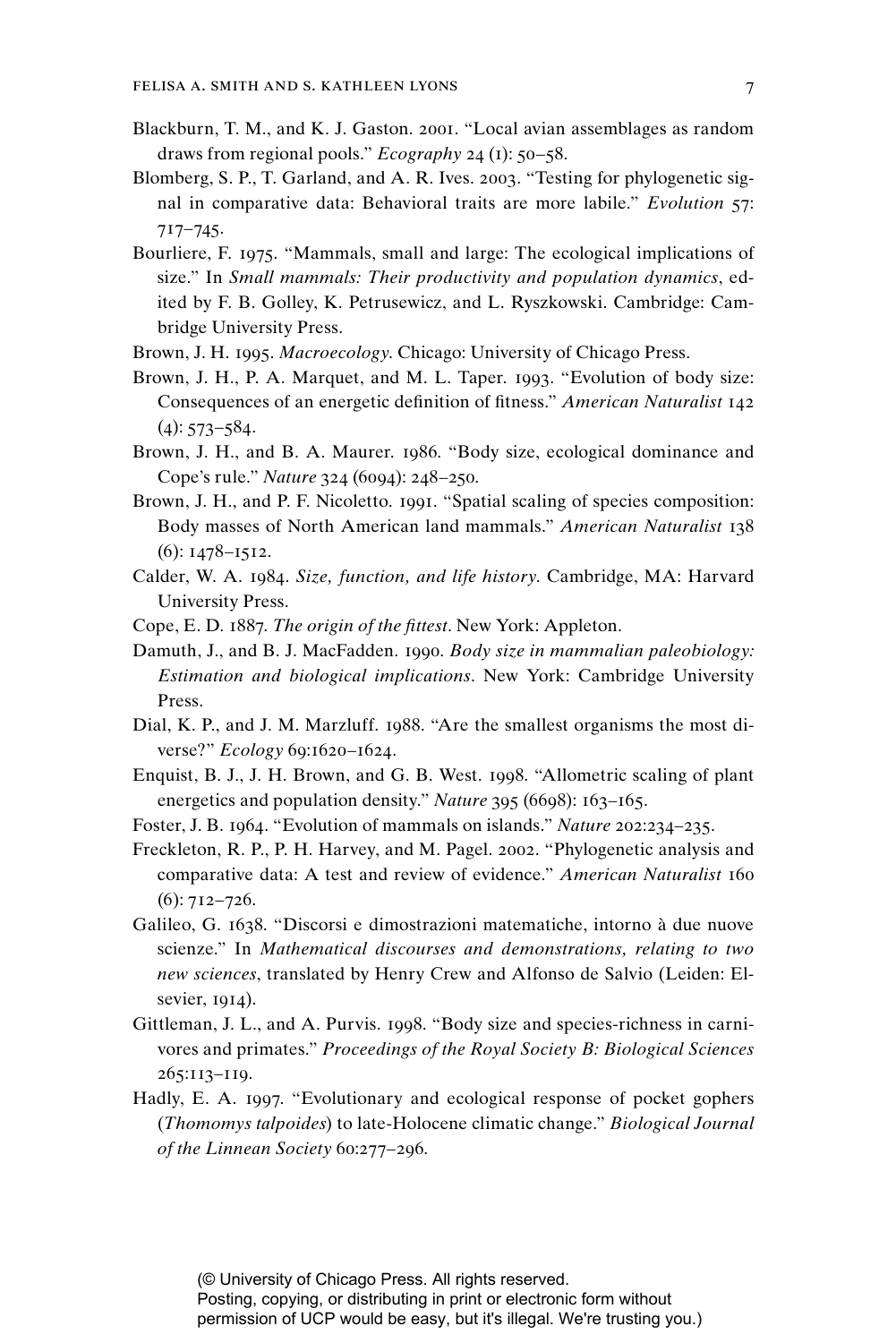- Harvey, P. H. 2000. "Why and how phylogenetic relationships should be incorporated into studies of scaling." In *Scaling in biology*, edited by J. H. Brown and G. B. West. Oxford: Oxford University Press.
- Harvey, P. H., and A. Purvis. 1991. "Comparative methods for explaining adaptations." *Nature* 351:619–624.
- Hutchinson, G. E., and R. H. MacArthur. 1959. "A theoretical ecological model of size distributions among species of animals." *American Naturalist* 93:117–125.
- Jablonski, D. 1993. "The tropics as a source of evolutionary novelty through geological time." *Nature* 364 (6433): 142–144.
- ———. 1997. "Body-size evolution in Cretaceous molluscs and the status of Cope's rule." *Nature* 385 (6613): 250–252.
- Jablonski, D., and D. M. Raup. 1995. "Selectivity of end-Cretaceous marine bivalve extinctions." *Science* 268 (5209): 389–391.
- Jones, K. E., J. Bielby, M. Cardillo, S. A. Fritz, J. O'Dell, C. D. L. Orme, K. Safi, W. Sechrest, E. H. Boakes, C. Carbone, C. Connolly, M. J. Cutts, J. K. Foster, R. Grenyer, M. Habib, C. A. Plaster, S. A. Price, E. A. Rigby, J. Rist, A. Teacher, O. R. P. Bininda-Emonds, J. L. Gittleman, G. M. Mace, and A. Purvis. 2009. "PanTHERIA: A species-level database of life-history, ecology and geography of extant and recently extinct mammals." *Ecology* 90:2648.
- Kappeler, P. M., and E. W. Heymann. 1996. "Nonconvergence in the evolution of primate life history and socio-ecology." *Biological Journal of the Linnean Society* 59:297–326.
- Kleiber, M. 1932. "Body size and metabolism." *Hilgardia* 6:315–351.
- Lonsdale, W. M. 1990. "The self-thinning rule—dead or alive?" *Ecology* 71:1373–1388.
- MacFadden, B. J. 1987. "Fossil horses from "Eohippus" (*Hyracotherium*) to *Equus*: Scaling, Cope's law and the evolution of body size." *Paleobiology* 12:355–369.
- Maurer, B. A. 1998. "The evolution of body size in birds. I. Evidence for nonrandom diversification." *Evolutionary Ecology* 12 (8): 925-934.
- Maurer, B. A., J. H. Brown, and R. D. Rusler. 1992. "The micro and macro in body size evolution." *Evolution* 46 (4): 939–953.
- May, R. M. 1978. "The dynamics and diversity of insect faunas." In *Diversity of insect faunas*, edited by L. A. Mound and N. Waloff. New York: Blackwell Scientific Publications.
- ———. 1986. "The search for patterns in the balance of nature: Advances and retreats." *Ecology* 67:1115–1126.
- Mayr, E. 1956. "Geographical character gradients and climatic adaptation." *Evolution* 10:105–108.
- Morgan, M. E., C. Badgley, G. F. Gunnell, P. D. Gingerich, and J. W. Kappel-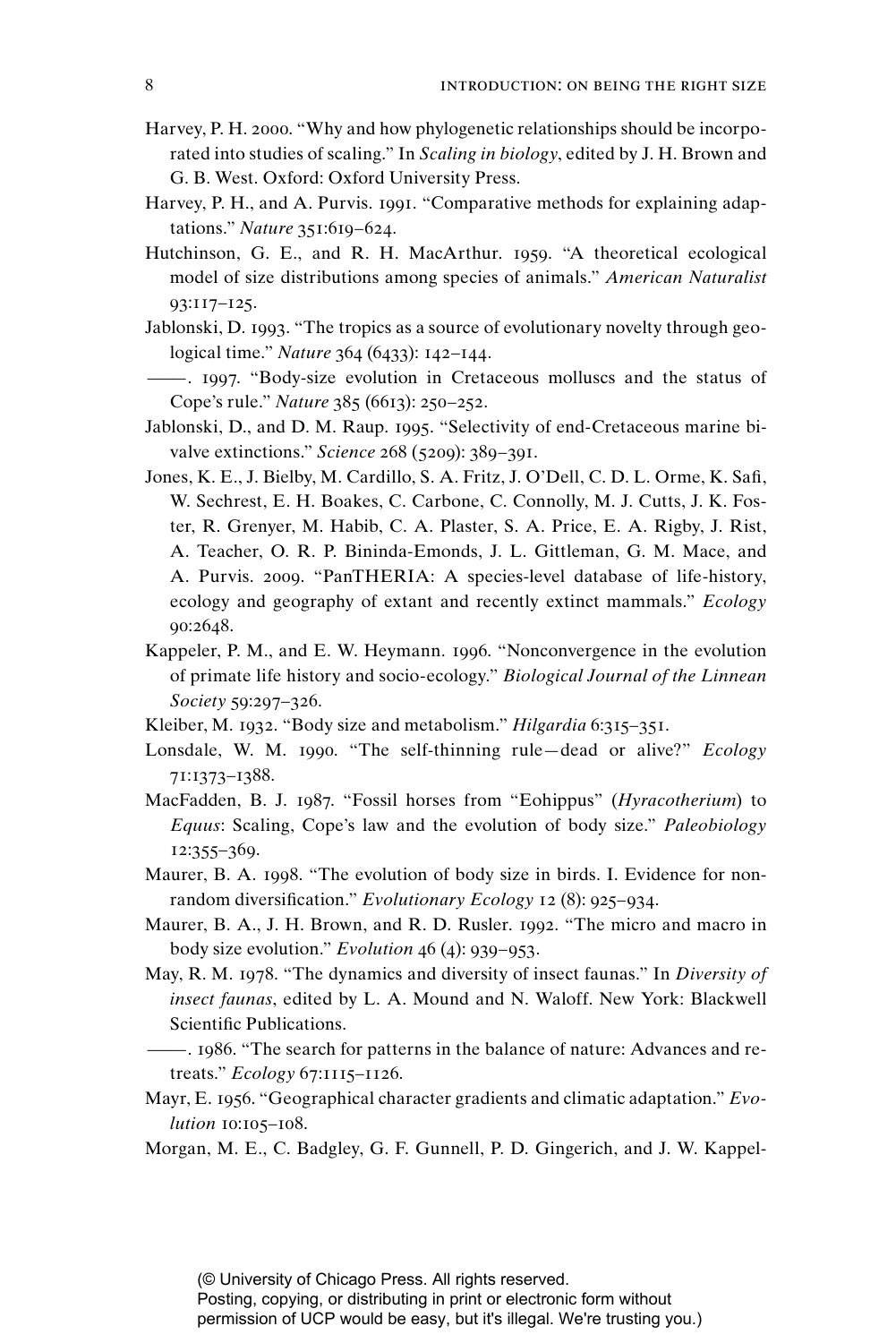man. 1995. "Comparative paleoecology of paleogene and neogene mammalian faunas: Body-size structure." *Palaeogeography, Palaeoclimatology, Palaeoecology* 115:287–317.

- Niklas, K. J. 1994. *Plant allometry: The scaling of form and process*. Chicago: University of Chicago Press.
- Orme, C. D. L., N. J. B. Isaac, and A. Purvis. 2002. "Are most species small? Not within species-level phylogenies." *Proceedings of the Royal Society B: Biological Sciences* 269 (1497): 1279–1287. doi: 10.1098/rspb.2002.2003.
- Pagel, M. D. 1999. "Inferring the historical pattern of biological evolution." *Nature* 401:877–884.
- Payne, J. L., A. G. Boyer, J. H. Brown, S. Finnegan, M. Kowalewski, R. A. Krause, S. K. Lyons, C. R. McClain, D. W. McShea, P. M. Novack-Gottshall, F. A. Smith, J. A. Stempien, and S. C. Wang. 2009. "Two-phase increase in the maximum size of life over 3.5 billion years reflects biological innovation and environmental opportunity." *Proceedings of the National Academy of Sciences of the United States of America* 106 (1): 24–27.
- Peters, R. H. 1983. *The ecological implications of body size*. Cambridge: Cambridge University Press.
- Purvis, A., and P. H. Harvey. 1997. "The right size for a mammal." *Nature* 386:332–333.
- Read, A. F., and P. H. Harvey. 1989. "Life-history differences among the Eutherian radiations." *Journal of Zoology* 219:329–353.
- Schmidt-Nielsen, K. 1984. *Scaling, why is animal size so important?* Cambridge: Cambridge University Press.
- Smith, F. A., and J. L. Betancourt. 1998. "Response of bushy-tailed woodrats (*Neotoma cinerea*) to late Quaternary climatic change in the Colorado Plateau." *Quaternary Research* 47:1–11.
- Smith, F. A., J. L. Betancourt, and J. H. Brown. 1995. "Evolution of body-size in the woodrat over the past 25,000 years of climate-change." *Science* 270 (5244): 2012–2014.
- Smith, F. A., J. H. Brown, J. P. Haskell, S. K. Lyons, J. Alroy, E. L. Charnov, T. Dayan, B. J. Enquist, S. K. M. Ernest, E. A. Hadly, K. E. Jones, D. M. Kaufman, P. A. Marquet, B. A. Maurer, K. J. Niklas, W. P. Porter, B. Tiffney, and M. R. Willig. 2004. "Similarity of mammalian body size across the taxonomic hierarchy and across space and time." *American Naturalist* 163 (5): 672–691.
- Smith, F. A., S. K. Lyons, S. K. M. Ernest, and J. H. Brown. 2008. "Macroecology: More than the division of food and space among species on continents." *Progress in Physical Geography* 32 (2): 115–138.
- Smith, F. A., S. K. Lyons, S. K. M. Ernest, K. E. Jones, D. M. Kaufman, T. Dayan, P. A. Marquet, J. H. Brown, and J. P. Haskell. 2003. "Body mass of late Quaternary mammals." *Ecology* 84 (12): 3403–3403.